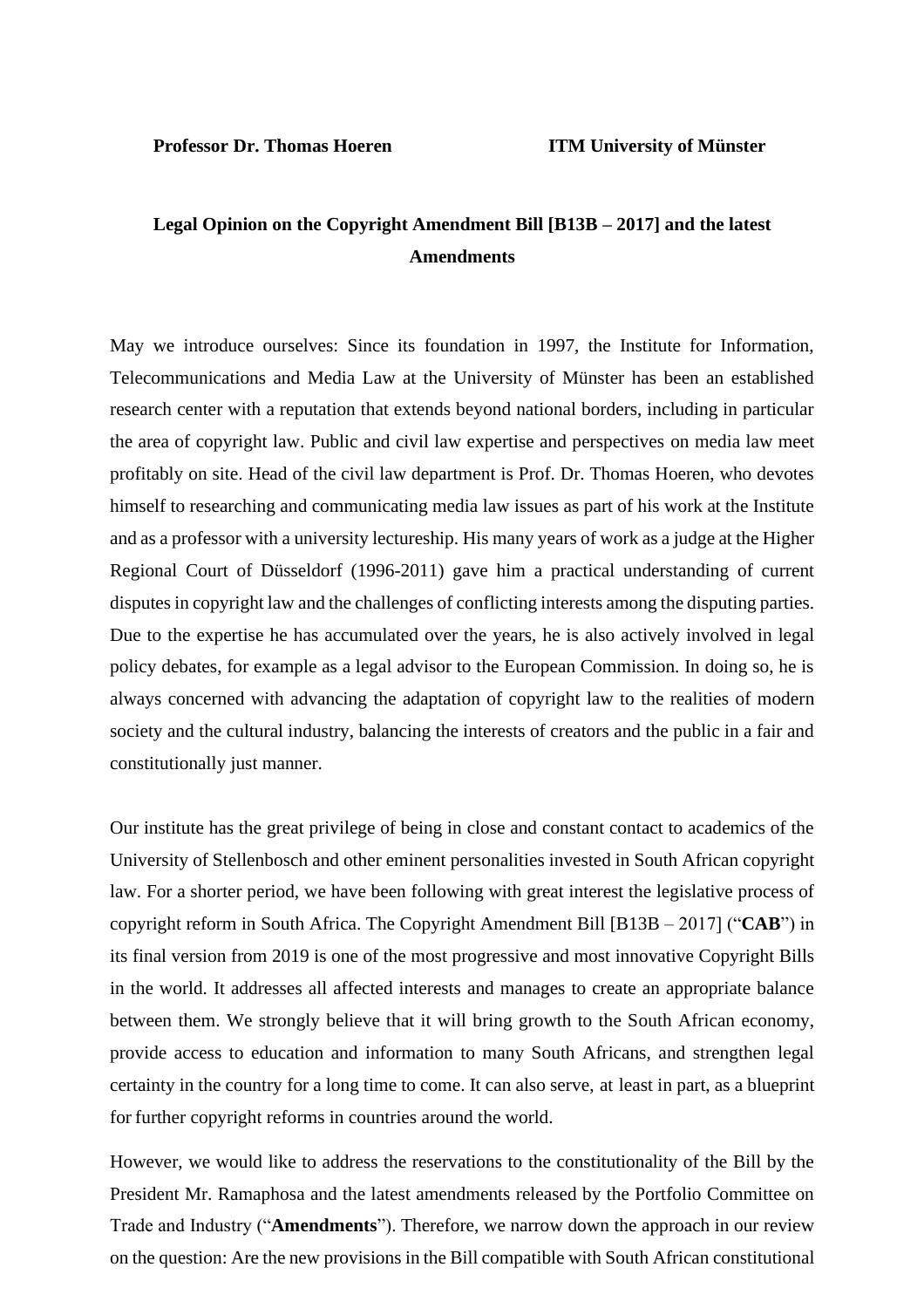and international law?

We proceed in two steps: First  $(A<sub>•</sub>)$ , we examine if the new provisions in the Bill are compatible with the South African constitutional and international law. Second (**B.**), we comment the latest Amendments and want to give some ideas.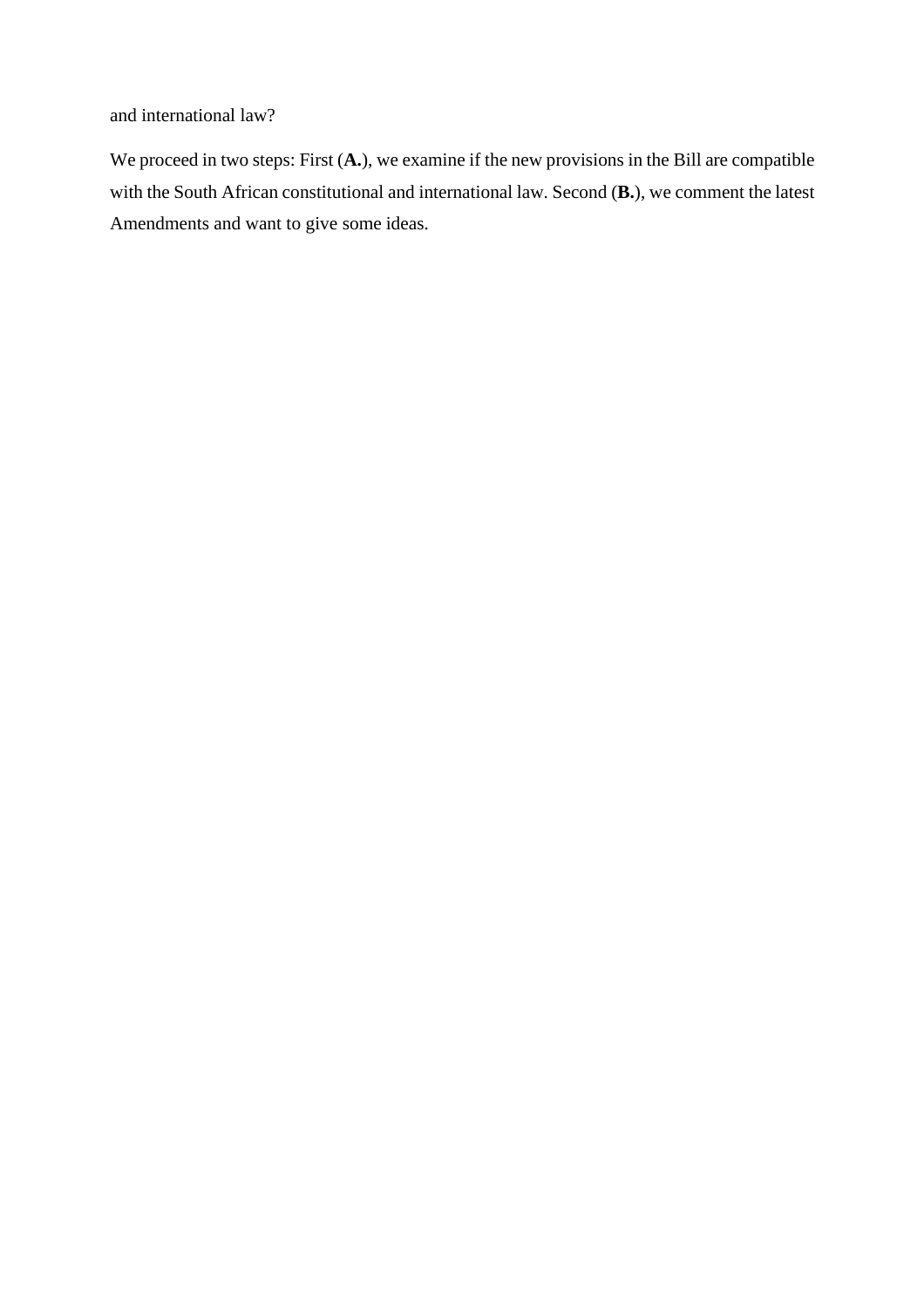#### **A. Comments on matters constitutional**

While a detailed constitutional review is beyond the scope of this Opinion and is better left to constitutional law experts anyway, we would like to address a few of the reservations raised by the President. Since, as outsiders, we do not feel in the position to do so, we have excluded all legal questions regarding the national legislative process from our review.

## **I. Retrospective and arbitrary deprivation of property**

Even though we are by far no experts in constitutional law, we would like to consider some questions regarding the compatibility of some Sections with Section 25(1) of the Constitution. Although the Constitutional Court has not yet definitively decided whether copyright is subject to constitutional property protection at all<sup>1</sup>, and we assume that it is, Sections  $6A(7)$ ,  $7A(7)$  and 8A(5) of the Bill do not constitute retrospective and arbitrary deprivations of property. According to Section 25(1) *"*[…] *no law may permit arbitrary deprivation of property."* The Constitutional Court of South Africa established in *First National Bank of SA Ltd t/a Wesbank v Commissioner, South African Revenue Service; First National Bank of SA Ltd t/a Wesbank v Minister of Finance* 2002 4 SA 768 (CC) the principles of an arbitrary deprivation of property.

#### 1. Deprivation

The Court sets out that *"*[…] *any interference with the use, enjoyment or exploitation of private property involves some deprivation in respect of the person having title or right to or in the property concerned.*"<sup>2</sup> In case of the royalty rights, the right of exploitation of the already assigned copyright is partially deprived by allowing the original author to make a claim for royalties, provided the copyright is constitutionally protected under Section 25(1).

#### 2. Arbitrary

The Constitutional Court engages in a broad balancing exercise to determine whether there has been an arbitrary deprivation of property. In general speaking, a deprivation of property is not arbitrary if there is

#### "*[…] sufficient reason for the particular deprivation*" 3

provided by the law referred to in Section 25(1). The Constitutional Court explicitly excluded "*incorporeal property*" 4 in the judgement. Therefore, the established requirements for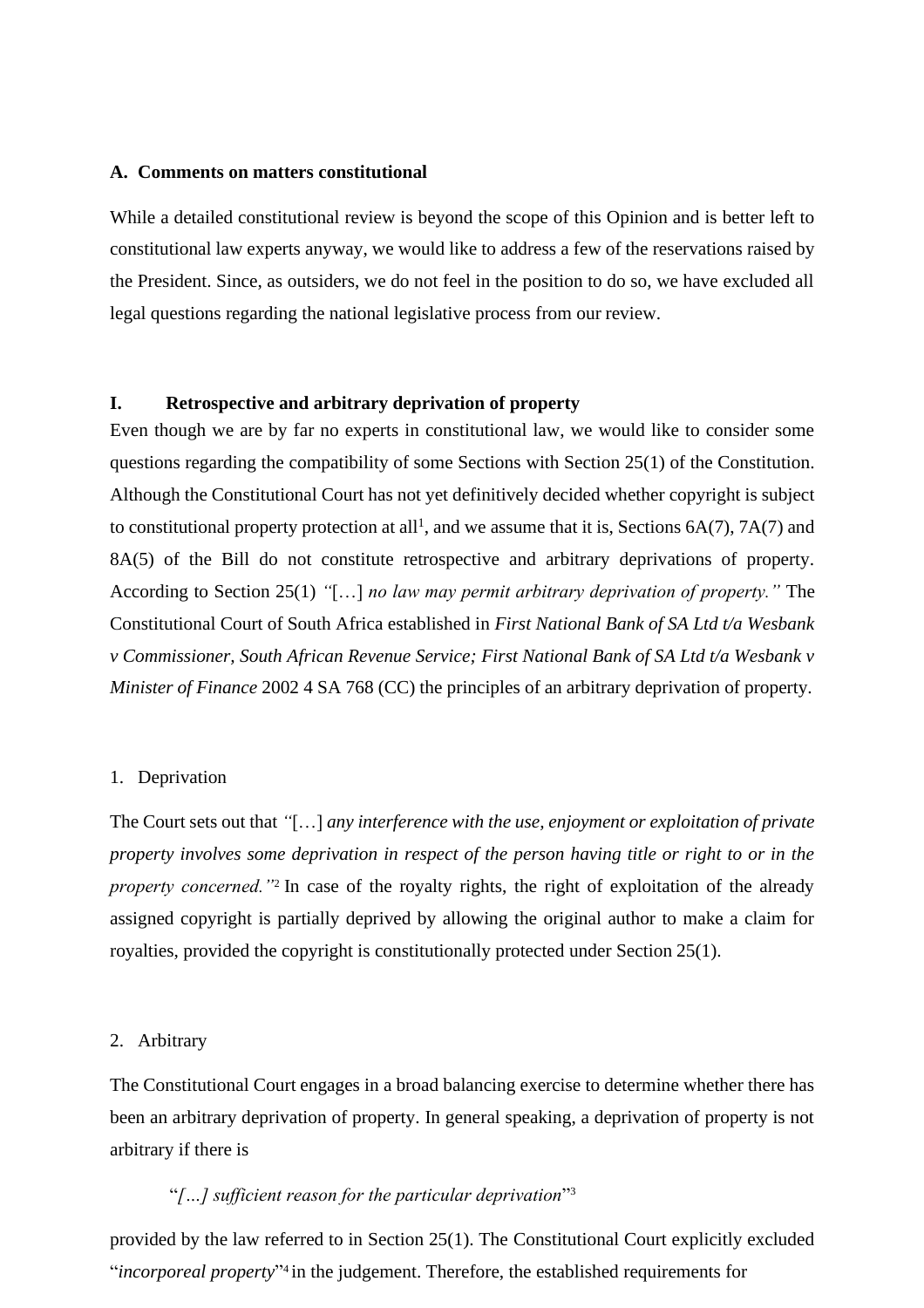Ibid para 100.

Ibid para 100.

*Cowen SC/Berger/Nxumalo,* Legal Opinon for ReCreate ZA, para 117; See also: *Laugh It Off Promotions CC v SAB International (Finance) BV t/a SABMark International and Another 2006 (1) SA 144 (CC) para 17.* 

 First National Bank of SA Ltd t/a Wesbank v Commissioner, South African Revenue Service; First National Bank *of SA Ltd t/a Wesbank v Minister of Finance* 2002 4 SA 768 (CC), para 57.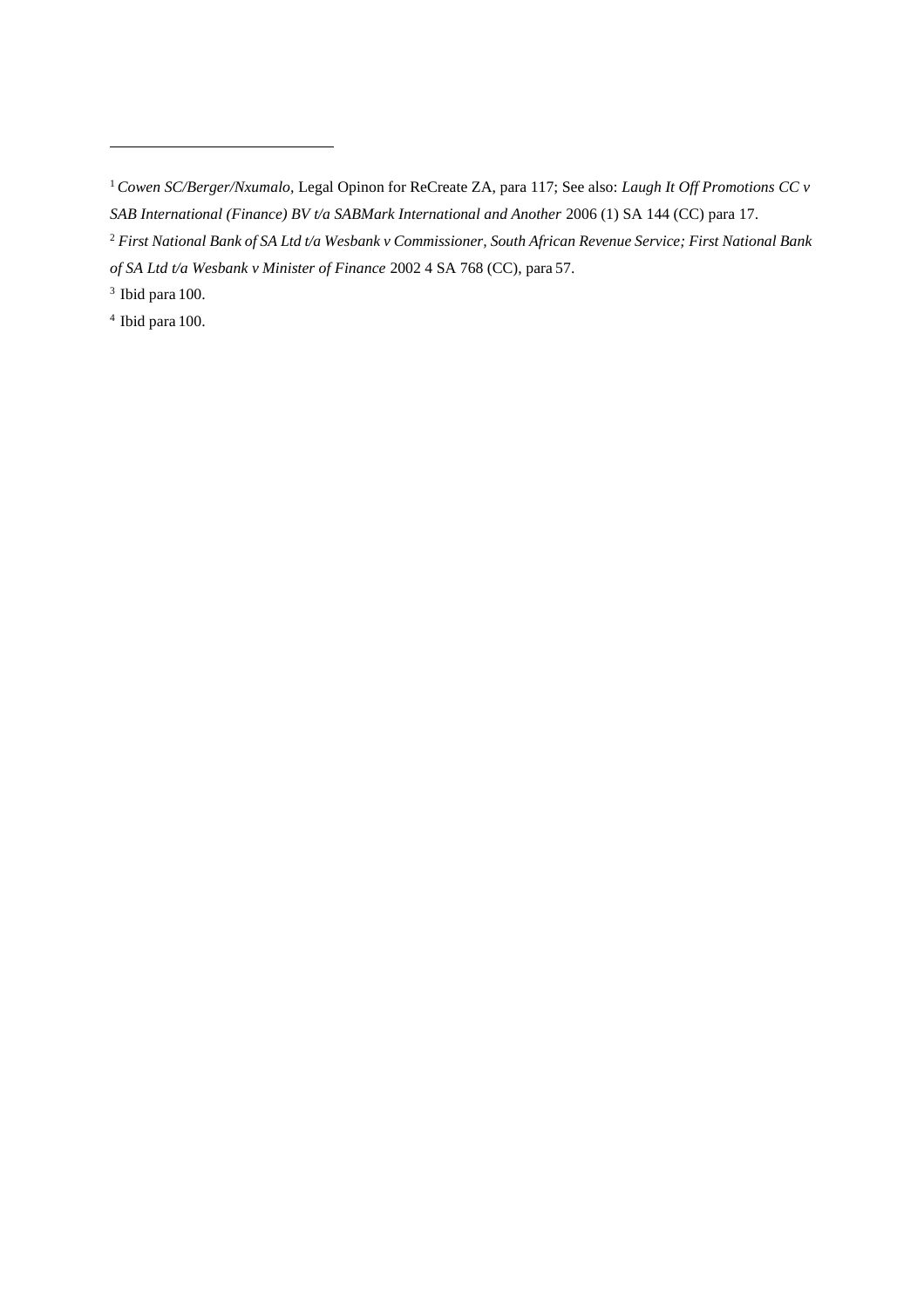determining whether a deprivation of property is arbitrary are to be applied, if at all, only in the principles. To determine if there is sufficient reason for the deprivation, all the interests of the persons affected must be considered and weighed against each other.

There are three main arguments why Sections 6A(7), 7A(7) and 8A(5) do not constitute arbitrary deprivations. First, the provisions only apply if the copyright work is still exploited for profit. That means the authors will be entitled to an even bigger (not a lesser) share of royalties, because it only applies to copyright that already has been assigned. The remuneration has already been paid but the authors shall be compensated even more, due to the retrospective royalty right. That the royalty right may have a negative effect on copyright owners revenue is a question regarding Sections 6A, 7A and 8A in general, not specifically the retrospectivity of the royalty right implemented in  $6A(7)$ ,  $7A(7)$  and  $8A(5)$ . In conclusion, the provisions protect authors in their economic rights. It is not apparent why an author should not profit economically from his work if it continues to be exploited. Second, according to Subsection  $(7)(b)(i)$  the Minister must develop draft regulations setting out the process to the application of this section to a work contemplated in paragraph (a) and conduct an impact assessment thereof (ii). The Minister must table both in the National Assembly for approval, before he or she may make the regulations in accordance with the process envisaged in Section 39 (iii). This elaborate procedure with reservation of the National Assembly shall guarantee a fair and reasonable balance between the affected parties' interests. Third, according to Section 6A(7)(c) only the royalties received after the commencement date of the Bill are affected by the provision. This limits the scope of application considerably. It does not apply to all assignments made before the commencement date. The Bill does not provide for royalties be paid for previous uses of works.

Various legal mechanisms have been chosen to balance the affected interests as gently as possible. The scope of application is very limited, so that it is predictable which rights are affected.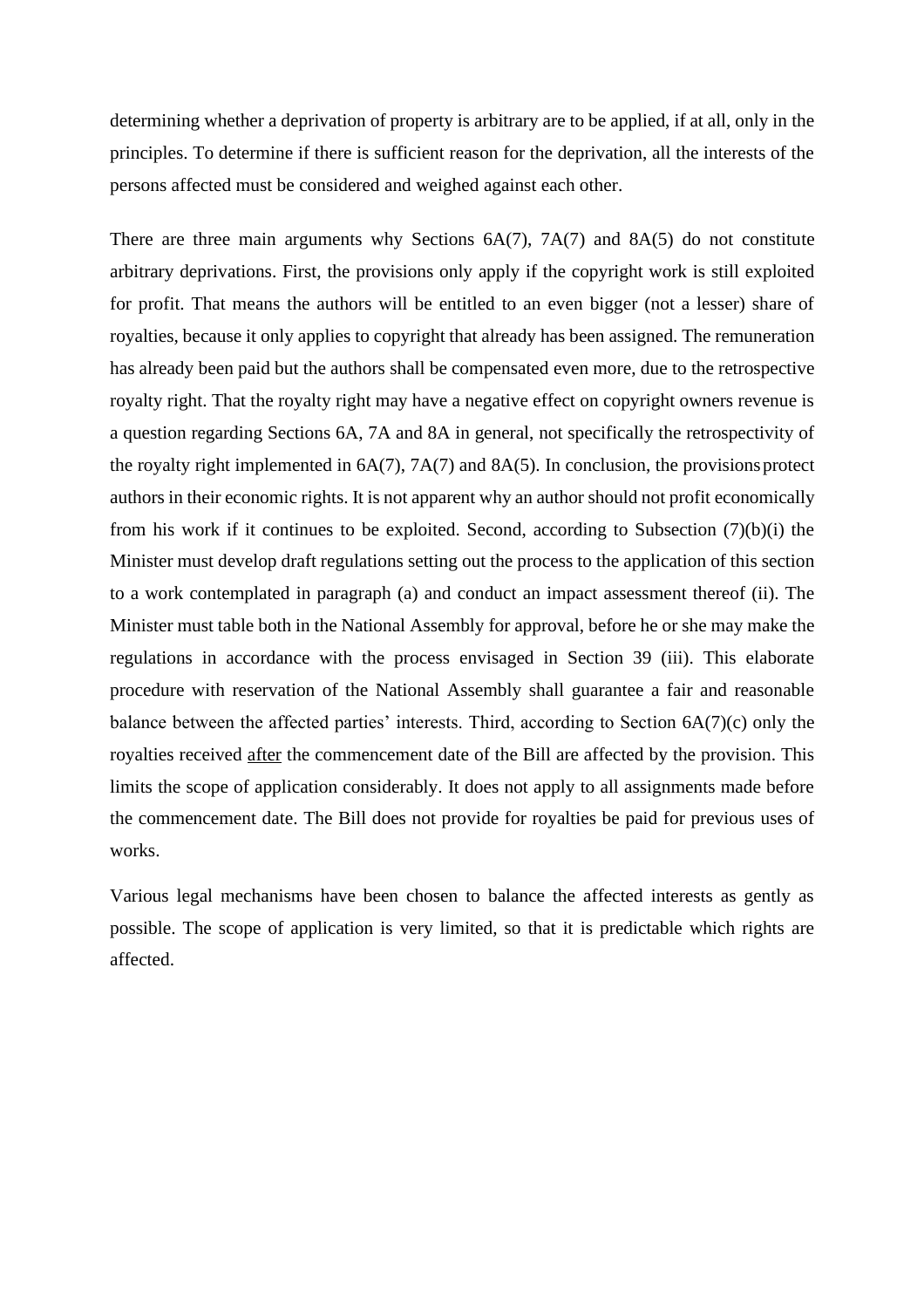## **II. Copyright exceptions**

The copyright exceptions in the Bill are broad, but reasonable and they do not violate any provision of the South African constitution.

### 1. Section 12A – Fair Use

One of the most, if not the most, discussed clause is Section 12A – Fair Use. In general, the fair use provision is a widely accepted rule in many legal systems around the world. It is known for a regulation that allows extensive free use of copyrighted work and thus is established in innovative jurisdictions to promote business and creativity.

## a) No arbitrary deprivation

Sections 12A, 12B(1)(a)(i), 12B(1)(c), 12B(1)(e)(i), 12B(1)(f), 12D, 19C(4) do not constitute arbitrary deprivation. These exceptions intend to strike a balance between the public's interest in copyrighted works and the author's right to exploit her or his work. There are without a doubt many legitimate and important public purposes for these limitations. The exceptions and limitations mentioned advance the rights granted and sought by the Constitution significantly. This includes the right of access to freedom of expression (including to receive and impart information and the freedom of artistic and cultural creativity), the right of access to education and the right of access to information. Considering not only the number of constitutionally protected interests affected, but also their democratic significance, there is already a preference for rejecting an arbitrary deprivation of property.

If one follows the debate, the impression is often given that authors would no longer generate any revenue at all as a result of the exceptions and limitations. This is clearly not the case.The exceptions are limited to the extent that they serve solely to preserve the above-mentioned constitutional purposes. The deprivation is limited mostly to educational purposes and to access to information.

The concerns regarding fair use are not justified. The clause is, even with the open-end list ("such as"), not applicable indefinitely. Rather it is determined by the four-factor test in Section 12A(b). Each new use case must pass this test to be considered as an exception fromcopyright under the fair use doctrine. This is another justifiable tool to balance the author's copyright protection and the public interest in using the work. Furthermore, the authors will not be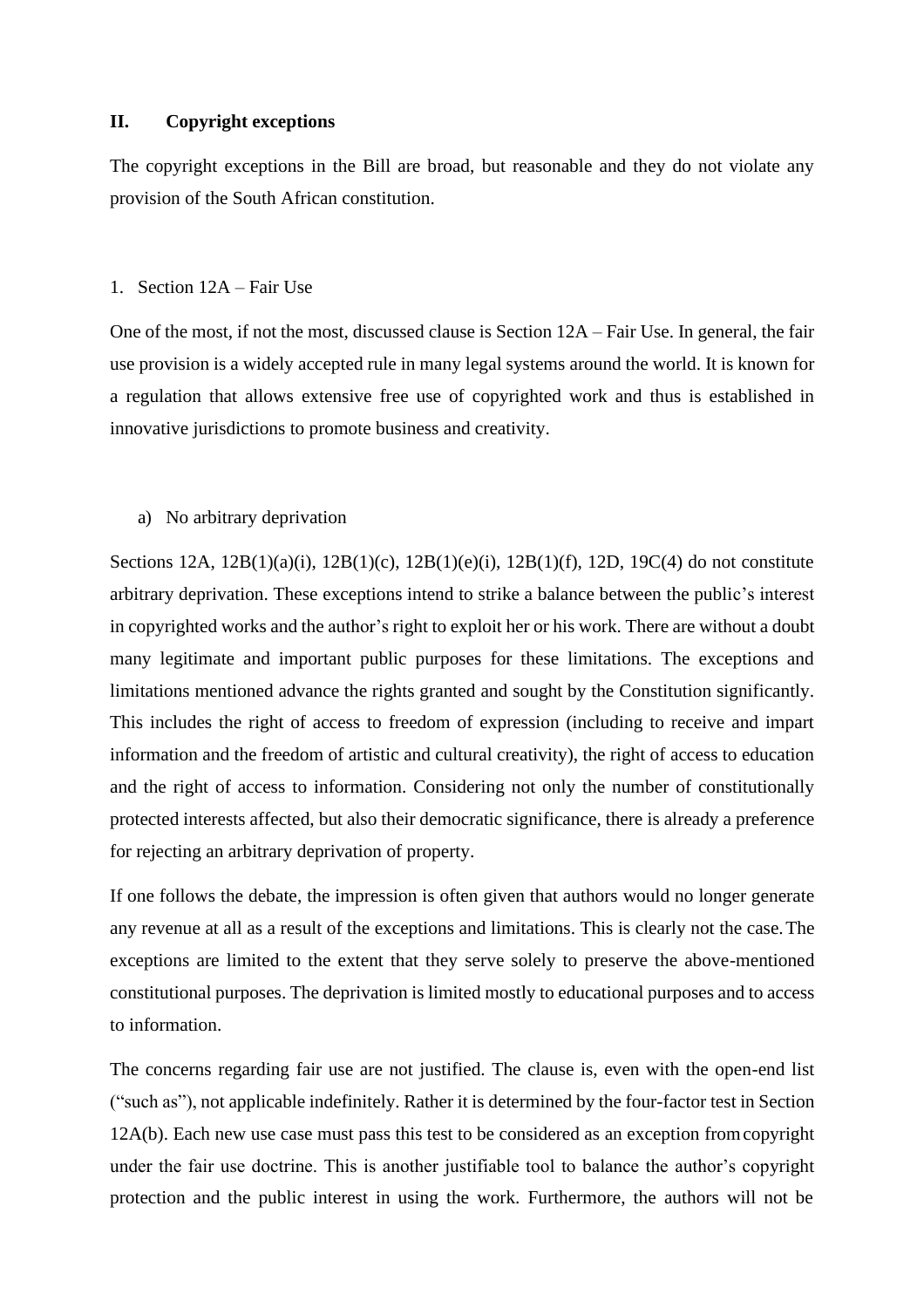deprived uncertainly. The deprivation of "property" is mainly focused on educational or purposes regarding the freedom of expression (ct. Section 12A(a)(ii)). Additionally, an open fair use clause can be seen as a great economic chance. The value added to the U.S. economy by faire use industries was \$2.8 trillion in 2014 alone.<sup>5</sup>

In conclusion, the deprivation of property is not generally permitted by the fair use exception. There always has to be a reasonable ground. If these reasons serve the protection of constitutional interests (e.g., freedom of expression, access to education), they are of great importance and are to be considered to a special degree. In the intended cases of application, these therefore also outweigh the limited restriction of the remaining relevant economic interests of authors in the exploitation of their works.

# b) No violation of the Berne Convention or the Trade-Related Aspects of Intellectual Property Rights Agreement ("**TRIPS**")

While there are some critics who argue that fair use is not compatible with the so called "threestep test" according to Article 9(2) of the Berne Convention, established through the Berne Convention for the Protection of Literary and Artistic Works in 1967, there is no contradiction with the provisions. According to Article 9(2) limitations or exceptions to exclusive rights must be confined to (i) certain special cases; (ii) which do not conflict with a normal exploitation of the work and (iii) do not unreasonably prejudice the legitimate interests of the author. It is argued that the broad exception in Section 12A of the Bill ("such as the following") does not satisfy these three steps.<sup>6</sup>The opposite is the case.

# i. Interpretation of the World Trade Organization ("**WTO**") Panel

The wording of Article 9(2) is far from certain. However, according to the WTO it does not mean that all cases are set in stone. There has been only one WTO Panel report on the three-

<sup>5</sup> https:/[/www.ccianet.org/wp-content/uploads/2017/06/Fair-Use-in-the-U.S.-Economy-2017.pdf](http://www.ccianet.org/wp-content/uploads/2017/06/Fair-Use-in-the-U.S.-Economy-2017.pdf) accessed 17.12.2021.

<sup>6</sup>*Anton Mostert Chair of IP Law, Stellenbosch University,* Written submissions on Copyright Amendment Bill B13B-2017, 2021, page 5.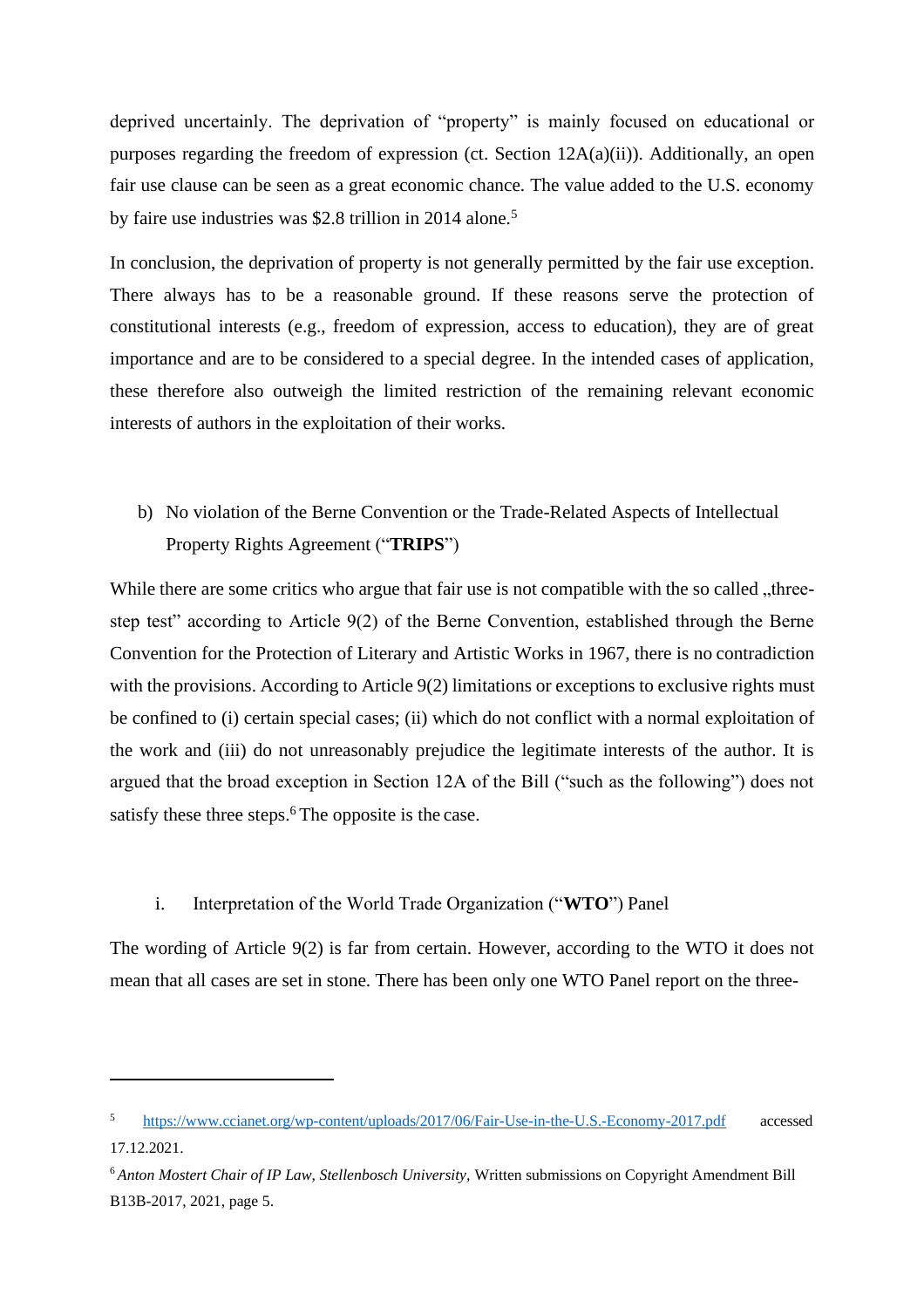step test as it relates to copyright under TRIPS. In this report, the panel explained the meaning of the word "certain" in Article 9(2) as

*"[…] there is no need to identify explicitly and each and every possible situation to which the exception could apply, provided that the scope of the exception is known and particularized. This guarantees a sufficient degree of legal certainty."<sup>7</sup>*

Furthermore, it explained the meaning of the word "special" as

*"[…] an exception or limitation must be limited in its field of application or exceptional in its scope. In other words, an exception or limitation should be narrow in quantitative as well as a qualitative sense."<sup>8</sup>*

Even if Section 12A of the Bill implements a fair use clause with a broader scope, it is still limited. Even if this is to a certain extent openly designed, it is not without any contours. The seven examples provide a specific scope of application. They all refer to already existing limitations of copyright. Use cases not covered by the examples in Section 12A need to approximate. The advantage is that the clause is open for new cases and a flexible tool for the fast-changing world of technology and practices.

Many contracting parties and a dozen countries in total were adopting faire use clauses intheir copyright law (United States, Singapore, South Korea, The Philippines, Malaysia, Taiwan, Israel, Liberia, Sri Lanka, Canada, Kenya, Ecuador)<sup>9</sup>. Furthermore, the Australian Law Reform Commission ("**ALRC**") approved the compatibility of fair use with the three-step test.<sup>10</sup>

ii. No prejudice of TRIPS Agreement and World Intellectual Property Organization ("**WIPO**") Copyright Treaty

The three-step test is also implemented in Article 13 TRIPS and in the WIPO Copyright Treaty. While the wording is almost the same, as Article 13 TRIPS states:

<sup>7</sup>WTO Panel Report on United States-Section 110(5) of the US Copyright Act, WT/DS160/R (2000), 6.108. <sup>8</sup>Ibid 6.109.

<sup>9</sup> *Flynn*, The African Journal of Information and Communication (ACIJ), Issue 16, 2015, page 43; *Elkin-Koren,/Netanel,* Transplanting Fair Use Across the Globe: A Case Study Testing the Credibility of U.S. Opposition, Joint PIJIP/TLS Research Paper Series #50, 2020, page 3 et seq.

<sup>10</sup> ALRC Report 122, 2013, 4.134 et seq.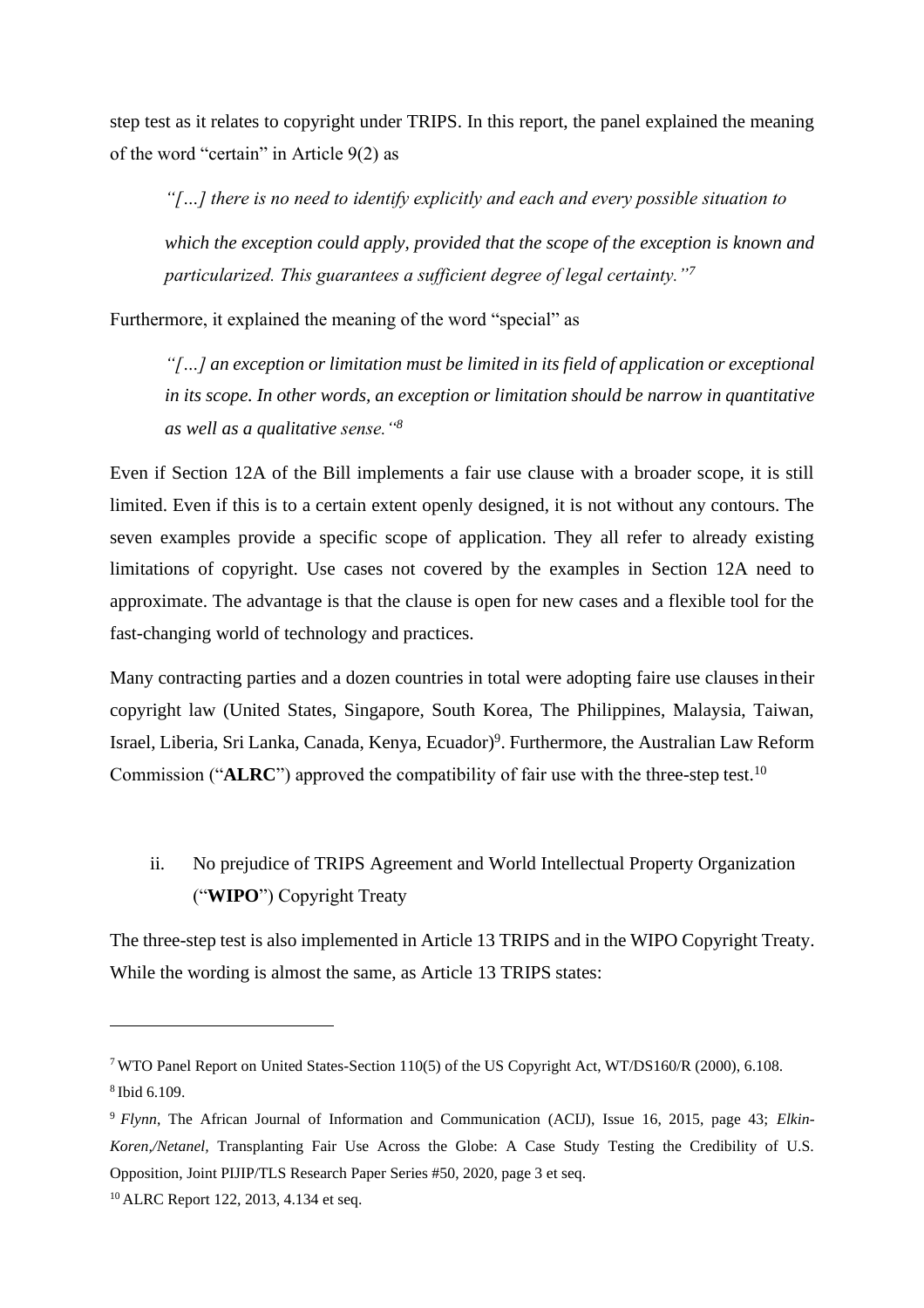*"Members shall confine limitations or exceptions to exclusive rights to certain special cases which do not conflict with a normal exploitation of the work and do not conflict with a normal exploitation of the work and do not unreasonably prejudice the legitimate interests of the right holder",*

TRIPS applies to all exceptions and limitations of copyright (not just to exceptions to the reproduction right) and protects right holders (not just authors). However, the wording of the actual test is the same. The same applies to Article 10(1) of the WIPO Copyright Treaty. Thus, the above mentioned applies.

## 2. Section  $12B(1)(a) - Quotation$

The right to quote in Section 12B(1)(a) is compliant with the South African constitution. The president does not have specific reservations, but one could suggest to adapt the clause that the right is "*compatible with fair practice*"<sup>11</sup> to meet the standards of the Berne Convention. Even if the fair practice clause is not directly required by the Berne Convention, the actual South African copyright law does. To make sure that the South African law is align with international law and follows the current system, it is reasonable to include a fair practice clause (in the latest Amendments a fair practice clause is proposed) $^{12}$ .

## 3. Section  $12B(1)(c)$  – Broadcasting

The president complains that the standard may violate the Constitution. However, he does not explain his reservations. Section 12B(1)(c) of the CAB got renewed completely in the Amendments. Therefore, we comment this section later in this opinion.

## 4. Section  $12B(1)(f)$  – Translations

The president does not explain his reservations against this provision. The exception in Section 12B(1)(f) applies to the translation of copyright works for educational purposes. According to Section 29(2) of the Constitution every South African has the right *"to receive education in the*

<sup>11</sup> Article 10(1) Berne Convention.

<sup>12</sup> Section 12B(1)(a)(i) of the Amendments.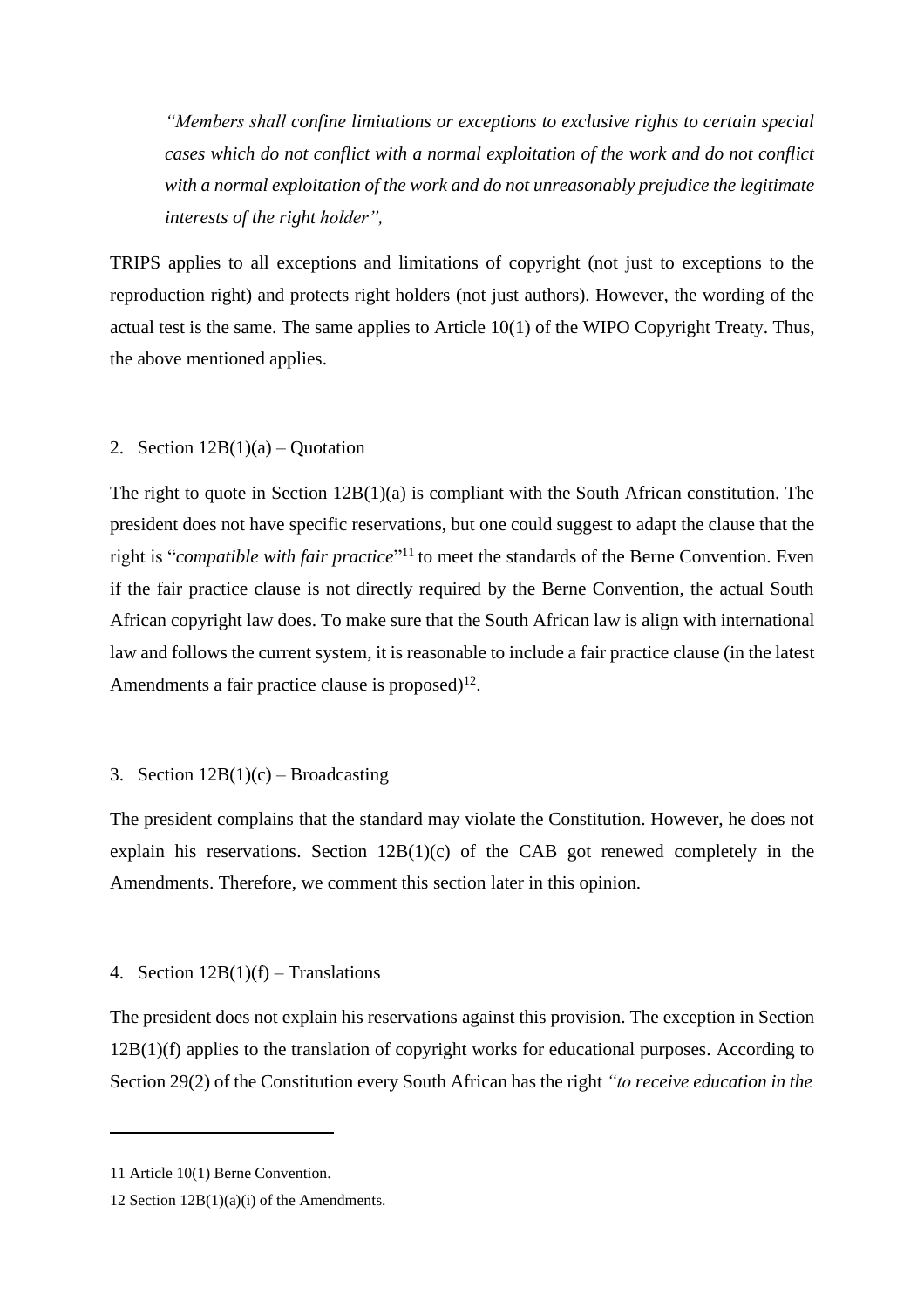*official language or languages of their choice"*. This scope of application was very narrow and is now extended to *"non-commercial purposes"*<sup>13</sup> .

## 5. Section 12C – Temporary reproduction and adaptation

Section 12C allows temporary reproduction and adaption of a work as an integral and essential part of a technical process. This provision is especially important for software and computerbased processes. However, the president has reservations against it but does not explain them. A temporary reproduction of copyright works is indispensable for a modern and innovative copyright law and should be integrated in the South African jurisdiction.

### 6. Section 12D – Education

In our opinion, Section 12D is align with the Constitution. The president does not explain his reservations. Section 12D(3) and (4) allow the copy of a whole textbook under specific circumstances. However, according to Section 12D(4) it is only permitted to copy the whole book if there is no other possibility to purchase it and to compensate the owner of the right. A violation of Section 25(1) of the Constitution is not to be assumed. Additionally, the copy of the book is for educational and not for commercial reasons. It implements the constitutionally guaranteed right to an appropriate basic education and expands access to information.

## 7. Section 19B – Reverse Engineering

Reverse Engineering is a central method to find out more about the work, especially the basic ideas and functionality. It is widely used for software. In the German law it is implemented in Section 69d(3) and Section 69e of the German Copyright law. Within a limited scope, it shall be permitted to obtain the information necessary to establish the interoperability of an independently created computer program with other programs. The provision serves the development of computer programs allowed competition.<sup>14</sup> Comparable to fair use, it is a

 $13$  Section 12B(1)(f) of the amendments.

<sup>&</sup>lt;sup>14</sup> *Dreier* in: Dreier/Schulze, UrhG, 6th ed., Sec. 69d marginal number 20.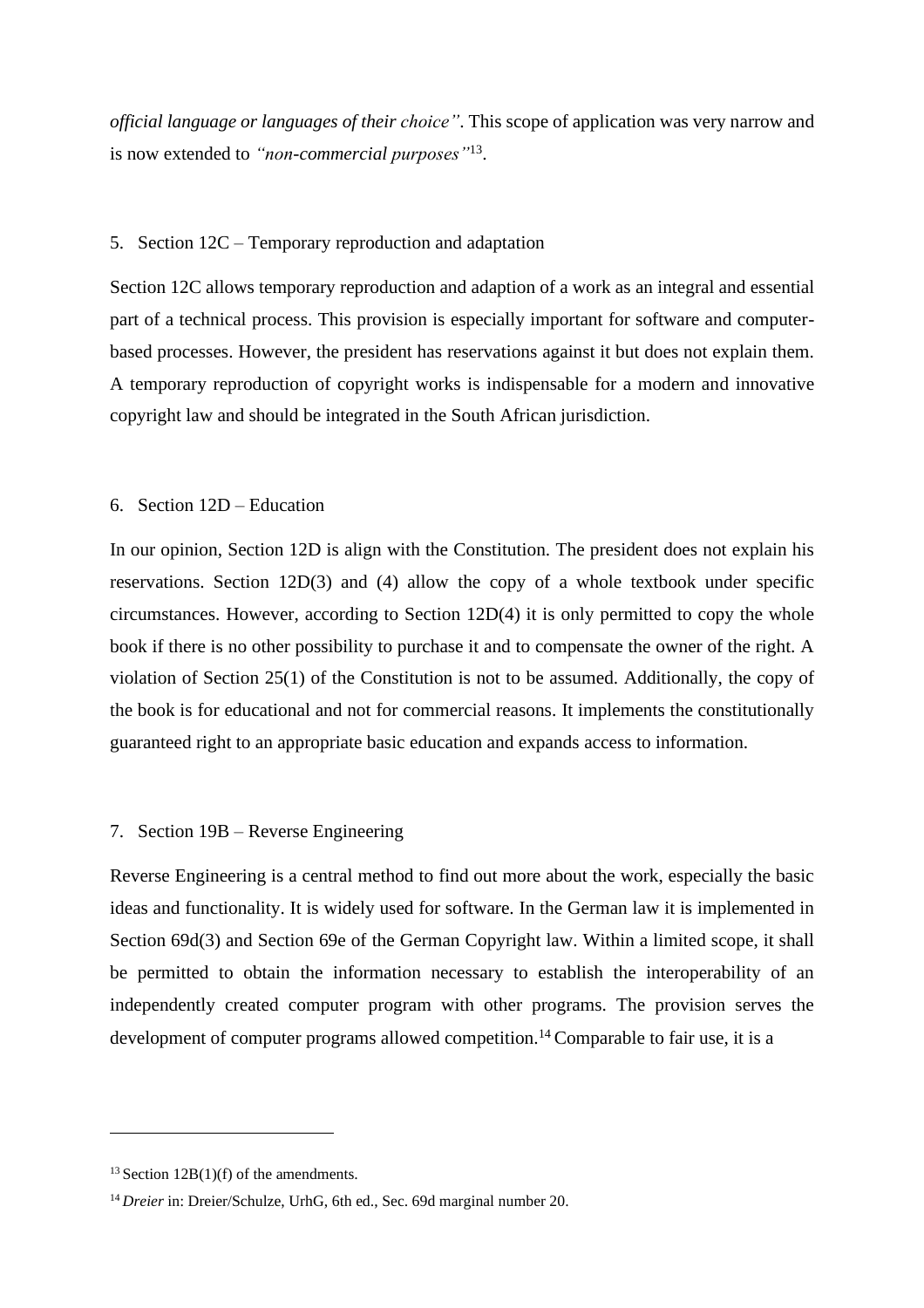provision to promote innovation and technological progress. It is broadly accepted and in accordance with the South African Constitution.

#### 8. Section 19C – Library uses

Section 19C implements a general exception from copyright protection of works for libraries, archives, museums and galleries. The president has reservations against it but does not explain them. In almost every jurisdiction there is an exception from copyright for those institutions. In German copyright law one finds such clauses for libraries, archives and museums in §§ 60e, f UrhG.

These institutions provide broad access to information and education and serve to archive books, and are therefore essential for the formation of the democratic will and the preservation of cultural tradition.

### **III. International Treaty Implications**

The Copyright Amendment Bill is aligned with all relevant treaties, namely the WIPO Copyright Treaty, the WIPO Performance and Phonograms Treaty and the Marrakesh Treaty. No specific reservations were pointed out. Even after a detailed review, we were unable to identify any violations of international law triggered by provisions of the Bill.

#### 1. Section 19D is align with the Marrakesh Treaty

Against the reservations of the President (see Paragraph 21), Section 19D does not violate provisions of the Marrakesh Treaty. Although, no specific violation is pointed out in the letter, some voices have been claimed that the Bill does not enable international trade of accessible format copies of works. According to Article 5 of the Marrakesh Treaty an "accessible format copy may be distributed or made available by an authorized entity to a beneficiary person or an authorized entity in another Contracting Party." In the latest Amendments the "authorized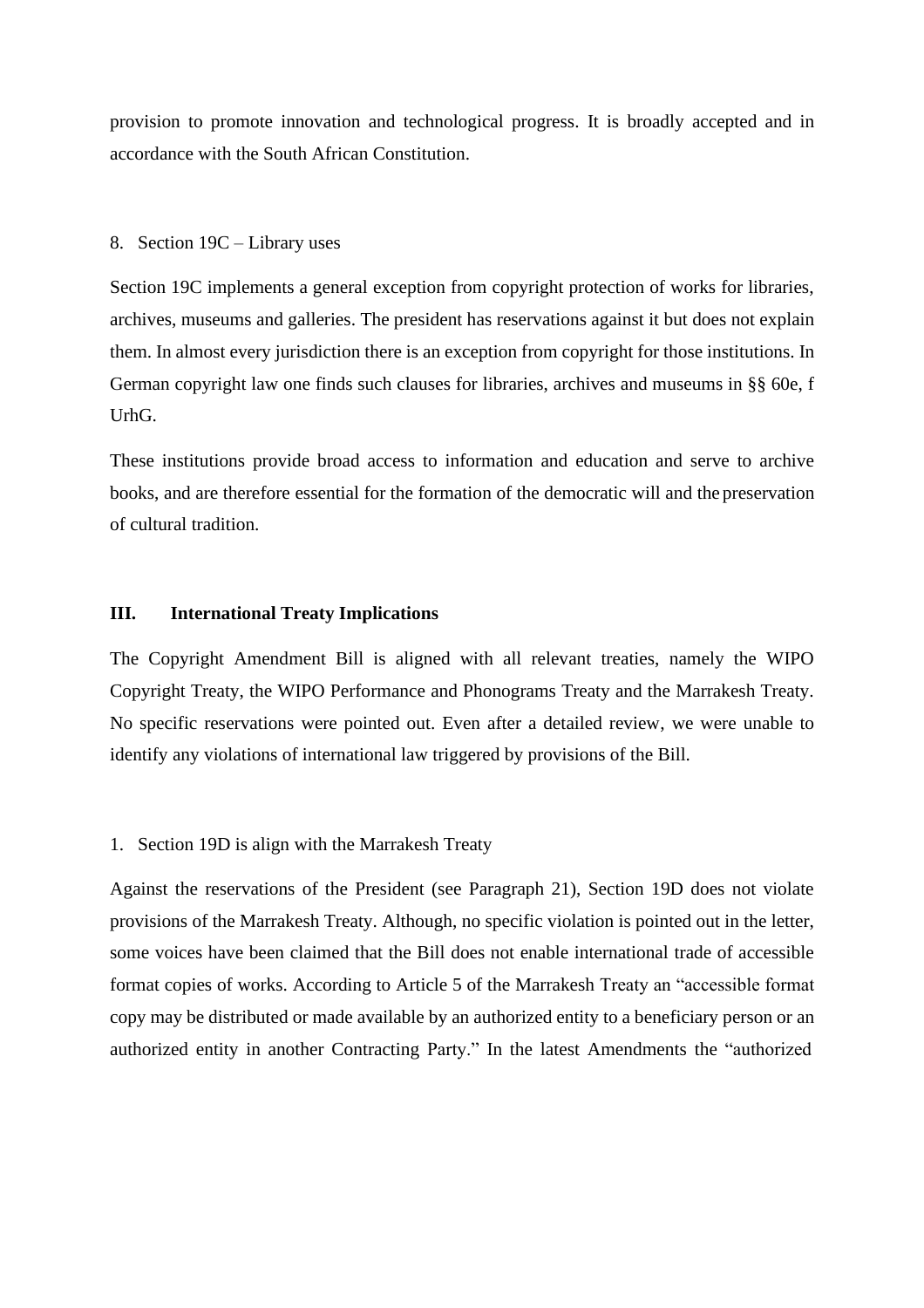party" is added as a person permitted to import or export accessible format copies on a nonprofit basis.<sup>15</sup>

## 2. The CAB is in accordance with the WIPO Copyright Treaty

The CAB does not violate the WIPO Copyright Treaty. The president states that the Treaty *"provides legal remedies against circumvention of technological measures used by authors to protect their works."* The president referred to Article 11 of the Treaty according to which *"adequate legal protection and effective legal remedies against the circumvention of effective technological measures"* are required. The legislator established in Section 1(i) a new definition for "technological protection measure" and a "technological protection measure circumvention device". These serve as a protection for a "technological protected work". According to Section 27(a) of the CAB the trade or the use of a technological protection measure circumvention is prohibited. The trade or use of such a device is a criminal offence and is punishable by a fine or imprisonment. Therefore, the CAB provides legal remedies against the circumvention of technological measures and is in accordance with Article 11 of the WIPO Treaty.

# **IV. Summary**

With the Bill as a solid legal basis, South Africa has a great chance to become one of the most innovative and advanced country in the world, in terms of copyright. With broad copyright user friendly exceptions and resale royalty rights that protect the authors income in the future, the Bill manages to balance all the affected interests. The Bill is also in accordance with all relevant international law. From our point of view, we recommend to sign the Bill into law.

## **B. Comments on the latest submissions**

# **I. Amendments related to a person with a disability**

1. Clause  $1 - CAB$ 

<sup>&</sup>lt;sup>15</sup> Section 19D(3)(a) of the CAB.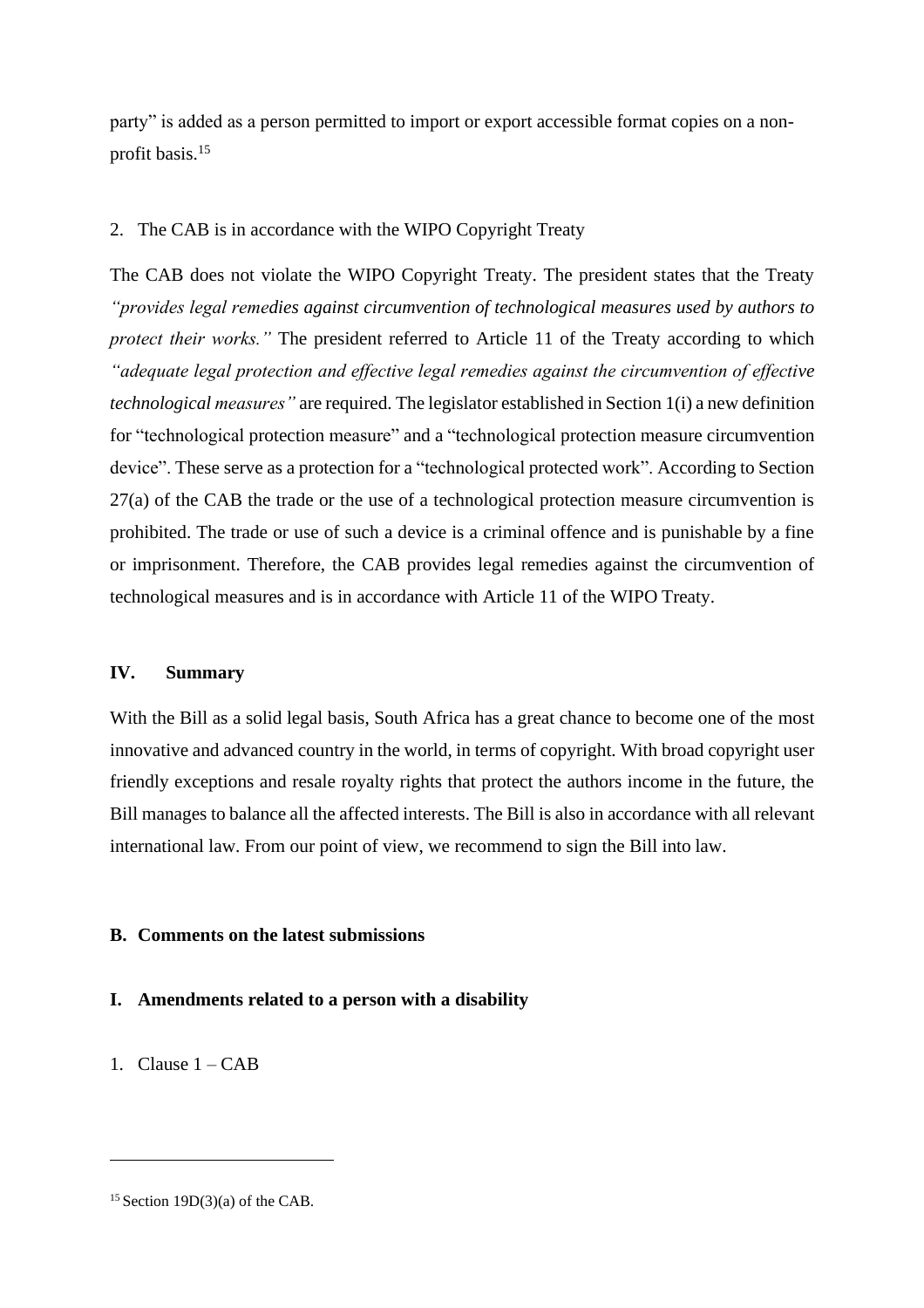The implementation and the new definition of an "authorized entity" are very welcome. The wording of the provision corresponds mutatis mutandis to Section 2(c) of the Marrakesh Treaty. Thus, the amendment fulfills the obligation in Section 231(5) of the Constitution to align South African law with international treaties. Furthermore, an additional group is able to make an accessible copy for the benefit of disabled persons without the permission of the copyright owner (see Section 19D). With this, access to copyright works can be granted to people with a disability on a bigger scale. Entities can pool resources and build up an infrastructure to grant this access. We expressly support this amendment.

2. Clause 20 – CAB (Section 19D)

Most amendments relate to the integration of "authorized entities" in the legal text. However, with Section 19D(3)(b) a *bona fide* clause has been introduced:

*"A person contemplated in paragraph (a) may only so export or import where such person knows, or has reasonable grounds to believe that the accessible format copy, will only be used to aid persons with a disability."*

(3)(a) states that the export or import of an accessible format copy for distribution or to make it available to persons with a disability does not infringe copyright.

The amendment shall align the provision to the provision of the Marrakesh Treaty.<sup>16</sup> However, the wording is different. While Section 19D(3)(b) is worded positively, Article 5(2) Subparagraph 2 is worded negatively:

*"[…] provided that prior to the distribution or making available the originating authorized entity did not know or have reasonable grounds to know that the accessible format copy would be used for other than beneficiary persons."*

According to Section 19D(3)(b) of the CAB, the entity might have a duty to investigate to safeguard itself. This could have a deterrent effect and less people may export or import accessible format copies. There is also a risk of greater judicial vulnerability as a result of the provision because the entity bears the burden of proof that it does not know or has reasonable grounds to believe that the accessible format copy would only be used to aid persons with a

<sup>16</sup> Article 5(2) Subparagraph 2.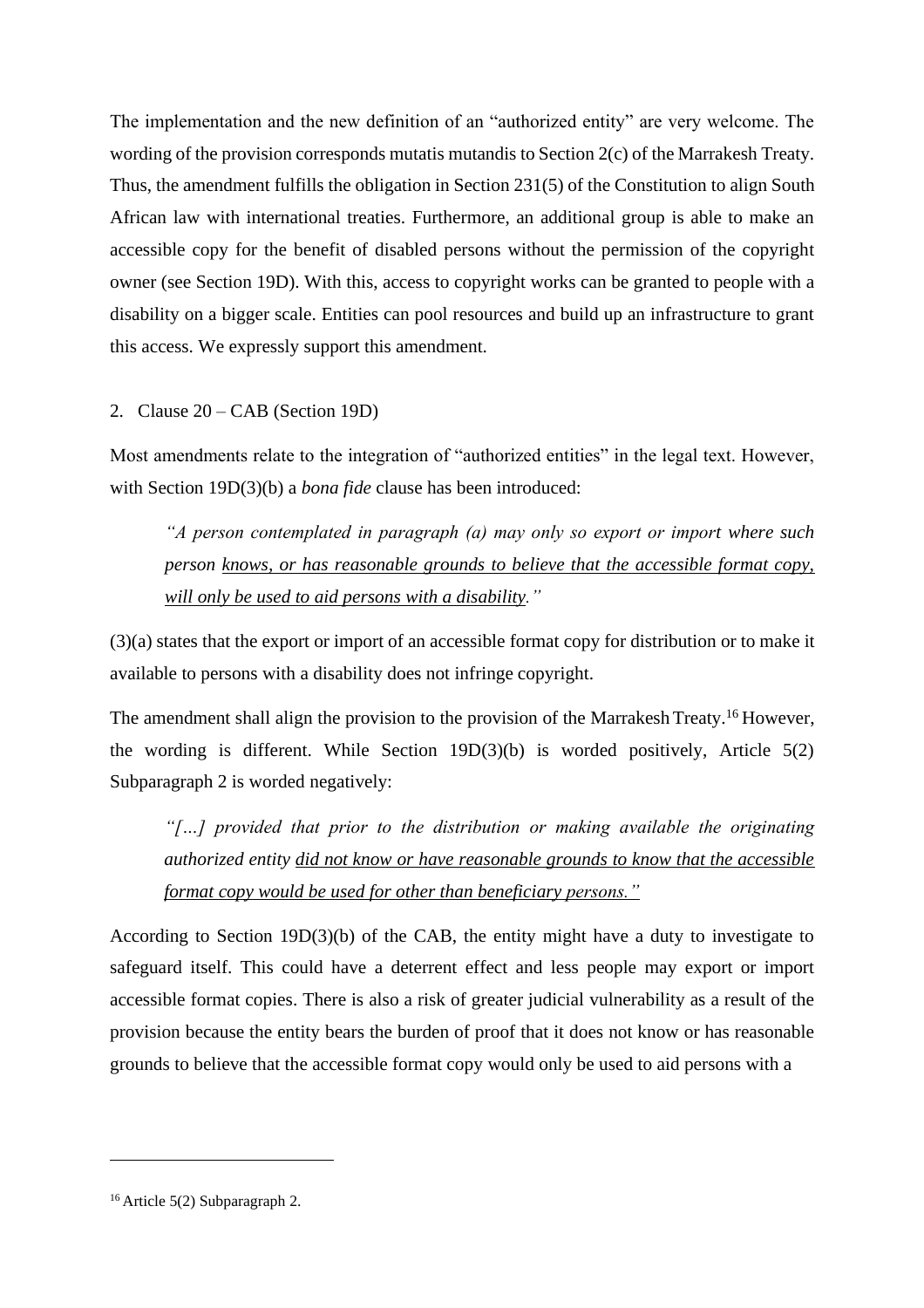disability. Furthermore, there is no provision for possible consequences if the rule is not observed. Therefore, we do not support this amendment.

# **II. Amendments related to personal copies (requiring that the work must have been lawfully acquired)**

## 1. Clause  $1 - CAB$

Clause 1 of the Bill includes a new definition for a "lawfully acquired" copy. Accordingly, a copy is not lawfully acquired if it "*has been borrowed, rented, broadcast or streamed, or […] which has been obtained by means of a download enabling more than temporary access to copy*". This definition narrows the scope of application for exceptions which demand a lawfully acquired copy. The new definition does not differentiate between commercial and noncommercial copies. Even a copy of a borrowed work for entirely personal use is inadmissible under the new definition.

### 2. Clause  $13 - CAB$

a) Section  $12B(1)(a)(i)$ 

According to this amendment, a quotation is only permitted if it is compatible with fair practice instead of extending justified by the purpose. A clear definition of "fair practice" is missing in the CAB. However, according to Article 10 of the Berne Convention, which South Africa has ratified, a quotation of a copyright work must be "*compatible with fair practice*". In this respect, the amendment aligns South African copyright law with international law.

b) Section  $12B(1)(b)$ 

The amendment newly regulates an exception for reproduction or fixation by a broadcaster of a performer's performance or work. The exception however is very restricted in  $(b)(i) - (vii)$ . These amendments concern primarily ephemeral rights and prohibit the use of the reproduction or fixation for commercial purposes (ii, iv). Furthermore, the performer's rights are protected.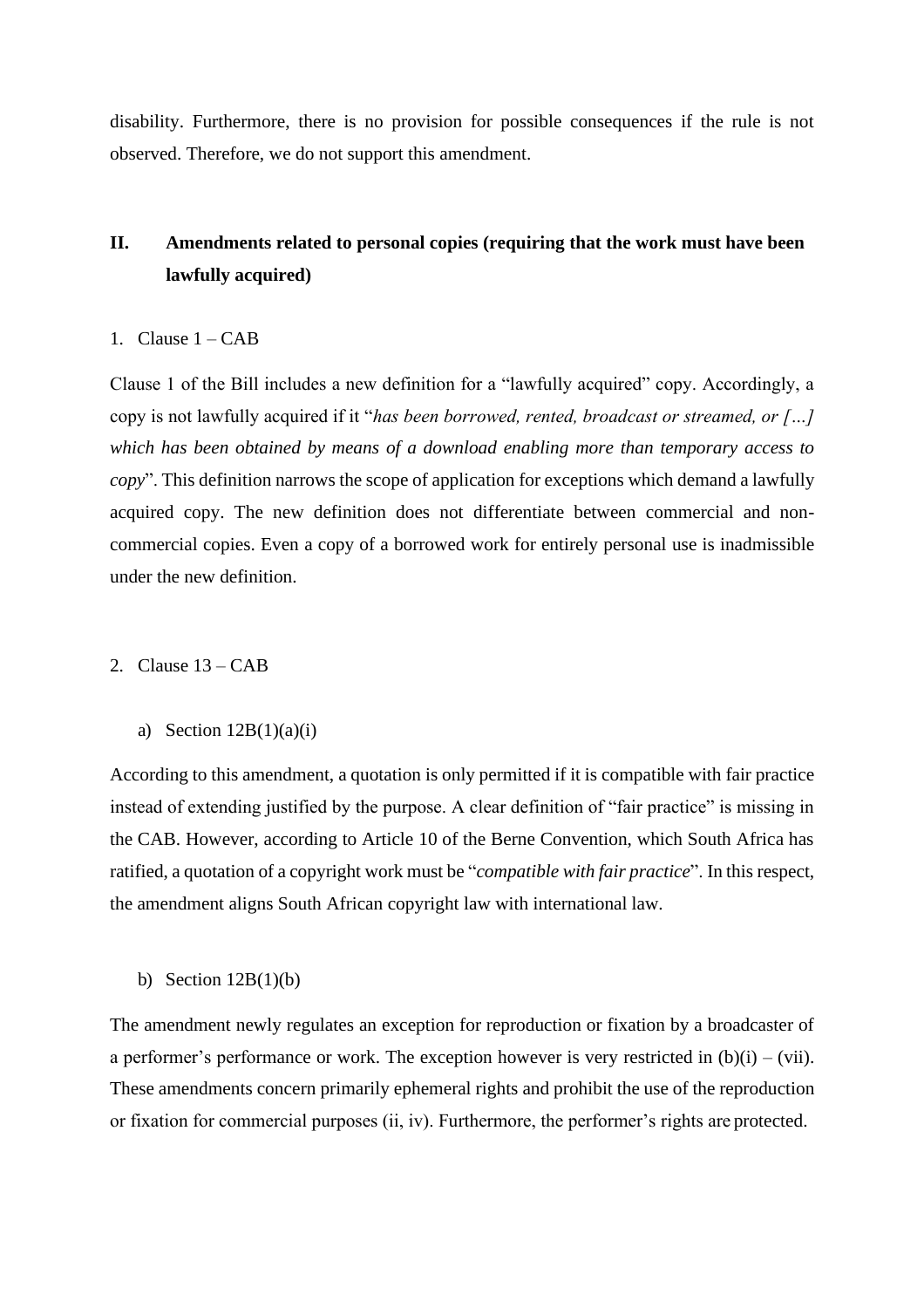# **III. Amendments to make the Fair Use factors applicable to exceptions in Sections 12B, 12C, 12D, 19B and 19C**

### 1. Section 12A – Fair Use

As mentioned earlier, the South Africa's CAB is one of the most progressive and most innovative Bills in the world. This is mainly due to the fact that it is open and user-friendly one. Therefore, it is of the utmost important to keep broad exceptions on copyright. We do not support the removing of the Subsections 12A(a)(i), (iv), (vi). The removing might have negative consequences for an open and modern copyright law. In our view, it seems that the purpose of the list in Section 12A(a) is misunderstood. The Fair Use provision implemented in Section 12A(a) is open ended ("such as the following"). Therefore, the list in Subsection (a) serves to describe use cases of fair use and as a reference for new use cases. Only because the purposes in the list are also structured as exceptions in other Sections, does not mean they are redundant. Contrary to what is stated in the explanatory memorandum, these are precisely not duplications. The use cases exemplify the scope of application of the Fair Use doctrine. One must keep in mind that by removing these purposes from the Section, the scope of application is narrowed down significantly. If one takes the idea further and removes every purpose on this list, with one exception, fair use would only apply in this specific or like case. Therefore, it is very important to hold this list broad to be able to take on new cases in regards of new technological innovations.

#### 2. Section 12A(d)

This Subsection has a huge impact on the whole scheme of limitations and exceptions by subordinating all exceptions to fair use as it states:

"*The exceptions authorized by this Act in sections 12B, 12C, 12D and 19C, in respect of a work or the performance of that work, are subject to the principle of fair use, determined by the factors contemplated in paragraph (b)."*<sup>17</sup>

This counteracts the whole system behind the idea of exceptions. Now every exception is subject to the strict four-factor test in (b). The purpose of exceptions is to allow the user to use the work in an uncomplicated manner without fear of legal consequence. The benefit of

<sup>&</sup>lt;sup>17</sup> Clause 13 – Section  $12A(b)$  – Copyright AB.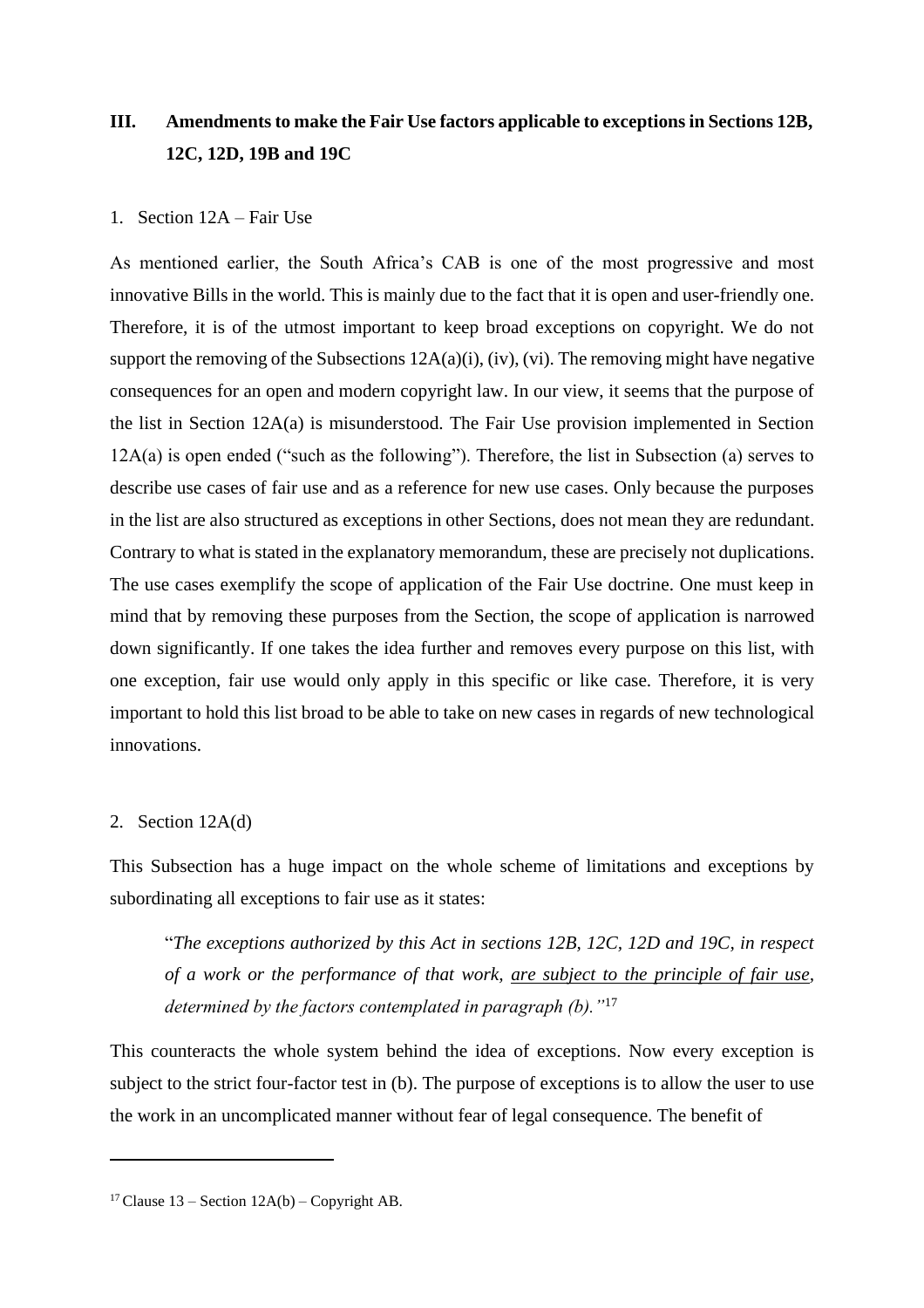exceptions are the clear requirements under which the work can be used without hesitation. If the usage of a work must be in accordance with the four-factor test a high burden to proof is imposed on the user. The user also exposes himself to a higher litigation risk because these strict requirements must have been met. This also means that the use of a work that falls under one of the exceptions is much more vulnerable for appeal. In many cases a judge must examine if the use of a work is in accordance with the provision. A four-factor test may complicate the usage of works without infringing copyright in an unnecessary way. Therefore, we do not support this amendment.

## **IV. Amendments related to adding the wording of the three-step test**

#### 1. Section 12C(2)

The amendment subjects the temporary reproduction and adaptation to the three-step test in Article 9(2) of the Berne Convention. Similar to the implementation of the principle of fair use in the Sections mentioned above, the three-step test might complicate the application of temporary reproduction and adaption by imposing additional requirements. The requirements for temporary reproduction are already limited to copies which are an integral and essential part of a technical process. The three-step test would undermine the standard. The examination effort will be much higher and additional litigation risk could arise because the three-step test does not provide clear guidance. It must be reviewed by a judge. The rules for transient copies in European Union are like the unmodified ones in the CAB.<sup>18</sup>They also do not include the three-step test and is widely recognized as in accordance with international law. Therefore, there is no need for the implementation of the three-step test.

### 2. Section 12D

To Section 12D applies the same mentioned under Section 12C(2).

## **V. Summary**

<sup>18</sup> EU Directive 2001/29/EC, Art. 5 para. 1.